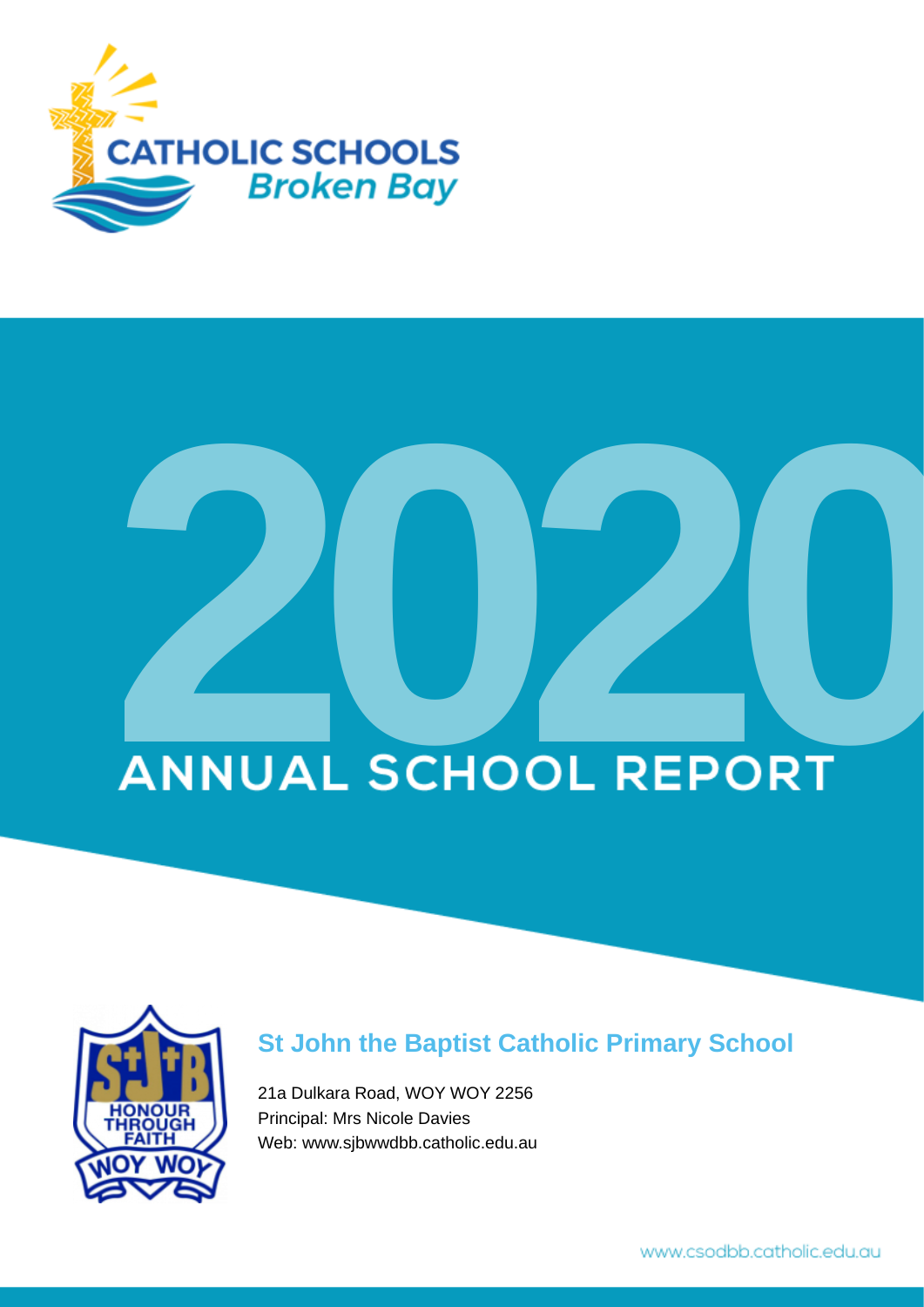## **About this report**

St John the Baptist Catholic Primary School (the 'School') is registered by the NSW Education Standards Authority (NESA) and managed by Catholic Schools Broken Bay (CSBB). CSBB as the 'approved authority' for the diocesan registration system formed under Section 39 of the NSW Education Act (1990), is responsible for monitoring the compliance of member schools in the manner that has been approved by the Minister of Education.

The Annual School Report (the 'Report') demonstrates accountability to regulatory bodies and CSBB. Additionally, the Report complements and is supplementary to other forms of regular communication to the School community regarding initiatives, activities and programs which support the learning and wellbeing of its students.

The Report provides parents and the wider community with fair, reliable and objective information about educational and financial performance measures as well as School and system policies. This information includes summary contextual data, an overview of student performance in state and national assessments, a description of the achievement of priorities in the previous year and areas for improvement. Detailed information about the School's improvement journey is documented in the School Improvement Plan (SIP) which is developed, implemented and evaluated in consultation with key stakeholders.

Further information about the contents of this Report may be obtained by contacting the School directly or by visiting the School's website. Information can be also be obtained from the [My School website.](https://www.myschool.edu.au/)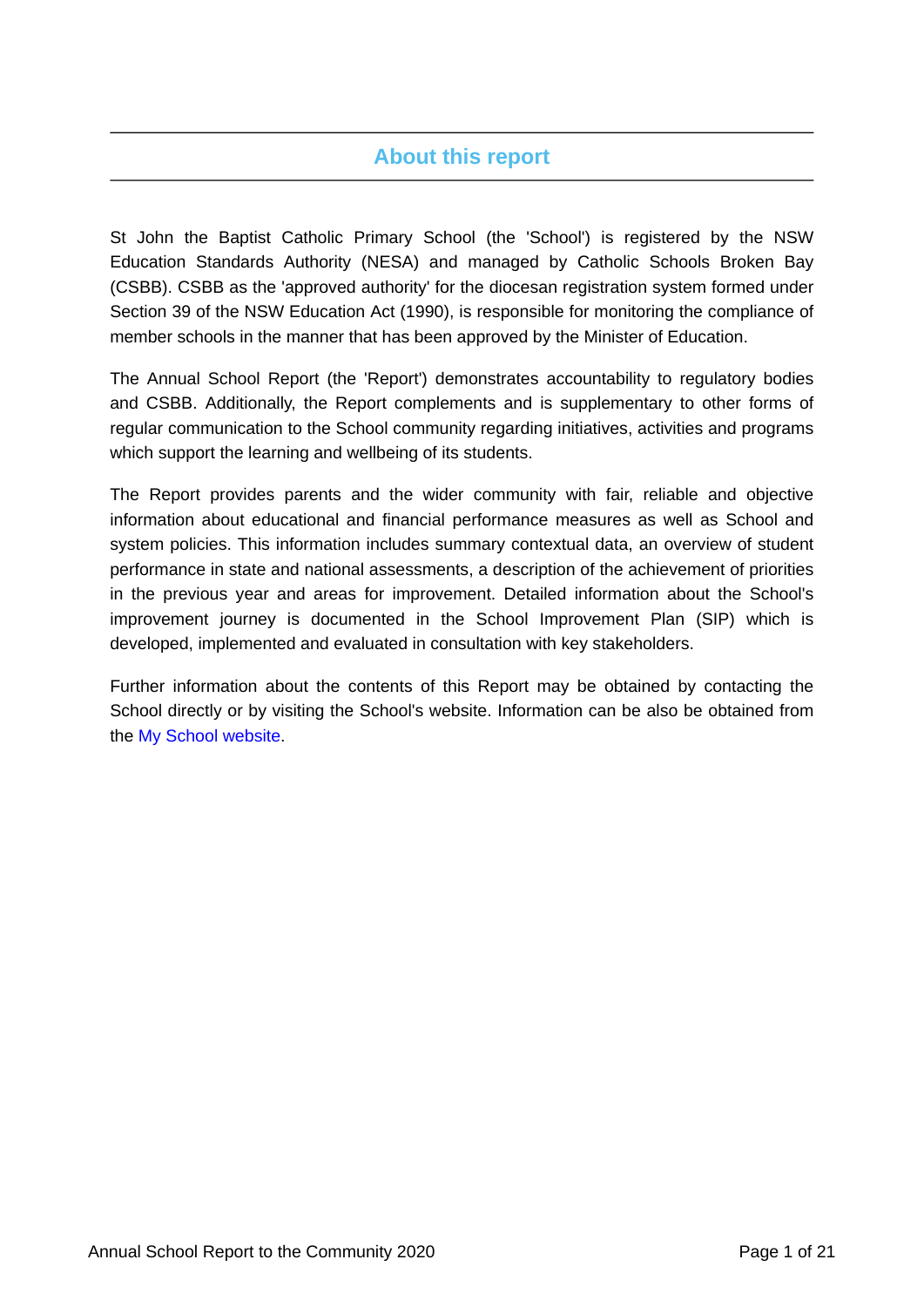## **Message from key groups in our community**

## **Principal's Message**

Diverse curricula activities initiated by a caring and dedicated team of professionals, large well-maintained grounds and facilities and parental involvement combine to offer excellent learning opportunities for students. The School is blessed with a dedicated and caring staff who have created a loving Catholic environment where students are nurtured to be the best they can be in order to make a difference in the world.

#### **Parent Body Message**

We enjoy fruitful, collaborative partnerships between St John the Baptist (SJB) and our homes. This year has been like no other due to COVID-19. However, the school has made a huge effort to remain in contact with parents via regular communication from the principal and teachers to the online lessons during Home-Based Learning and the feedback from these learning activities. Frequent communication allowed for feedback for constructive cooperation, leading to the best outcomes for our children. The staff made both humorous and meaningful videos to share with parents on the school Facebook page, which helped keep us connected to the school.

Parent-teacher interviews were held via zoom, which continued to promote collaboration so that concerns could be addressed and individual achievements highlighted, with the wellbeing of all students a mutual priority.

Devices were available for families to borrow for online learning if they didn't have enough at home for each child to access. This was a great support for families.

### **Student Body Message**

St John the Baptist is a Catholic school that gives opportunities for many children, both inside and outside the classroom. The School has evolved over the years, and now has new flexible learning classrooms and environments, a new playground for children and has added technology to help students with their learning. Our School participates in many carnivals, competitions, Gala days and excursions. The teachers here both challenge the students, and make sure they have fun and are not too stressed.

This year, due to COVID-19, we had a lot of Home-Based Learning where we were able to use all our technology. We could borrow devices from school if we didn't have enough for everyone at home to get their lessons done.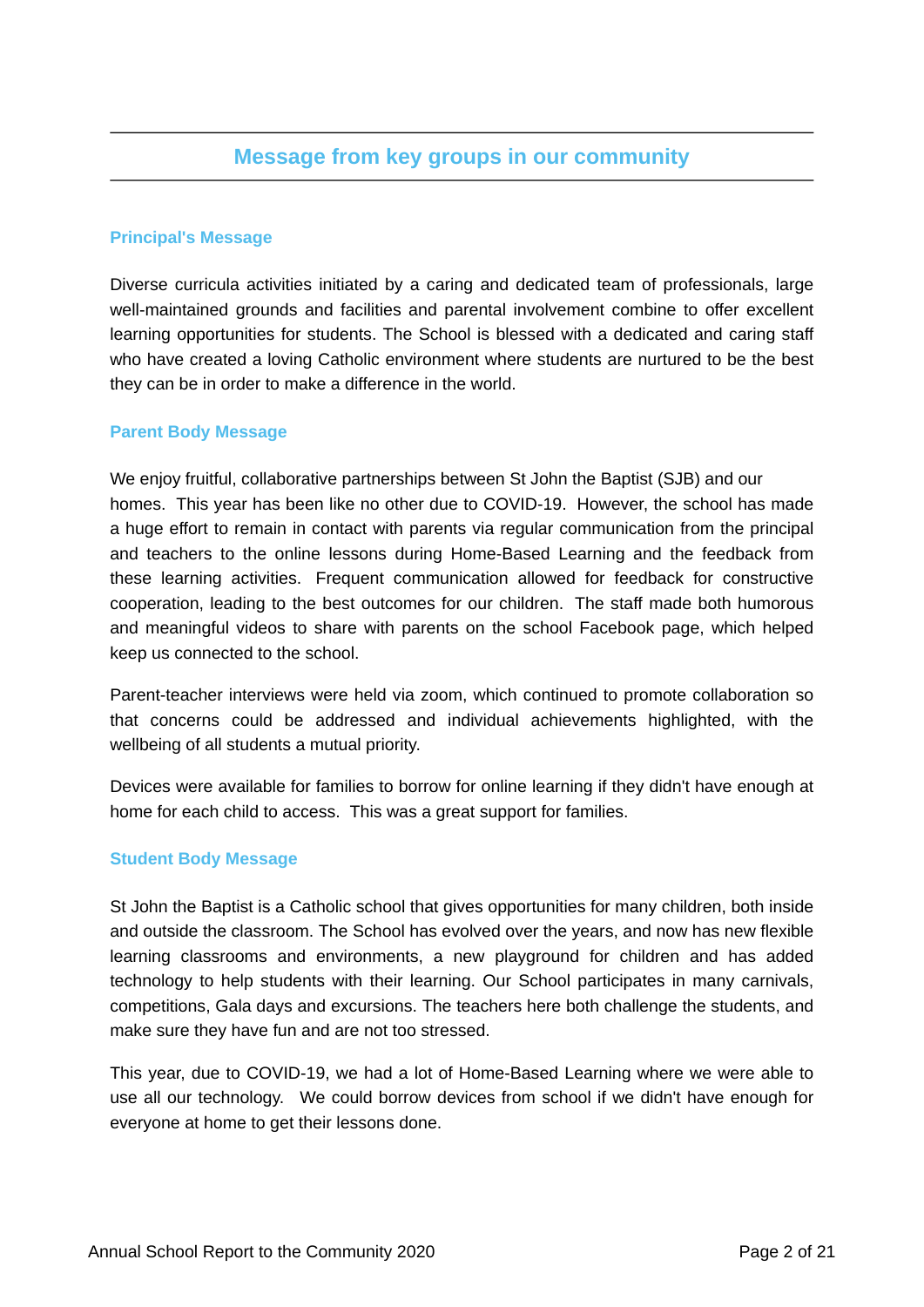## **School Features**

St John the Baptist Catholic Primary School Woy Woy South, is a Catholic systemic coeducational school. The School originally began in 1922 in the centre of Woy Woy and was established by the Josephite nuns. It was moved to its present site in 1979. The School belongs to the Woy Woy Peninsula Parish with the priests visiting weekly to celebrate Mass and Reconciliation.

The School caters for boys and girls from Kindergarten to Year 6 and due to increasing enrolments is moving from a two stream to a three stream class structure. To cater for the growth, six new classrooms were built in 2015 ready to be opened for use in 2016. The School draws from a wide geographical area, with children travelling from Kariong, Tascot, Umina Beach, Ettalong, Phegan's Bay, Booker Bay, Empire Bay as well as from the local surrounding areas of Woy Woy. This demographic contains a vast spread of socio-economic backgrounds. Aspect classes are provided for children with autism with enrolment of eighteen children in three classes.

In 2020 the students were not able to participate in a lot of the extra-curricular opportunities which are normally available to them, due to COVID-19. Usually the students would be involved in creative, academic and sporting pursuits such as the end of year Musical, gala days, diocesan sporting events, debating, chess, public speaking and band competitions. The School band consists of a concert and training band and both are going from strength to strength.

Positive Behaviour for Learning (PBL) and wellbeing have been a priority with various programs implemented throughout the School to support student mental health, e.g. mindfulness sessions and Zones of Regulation.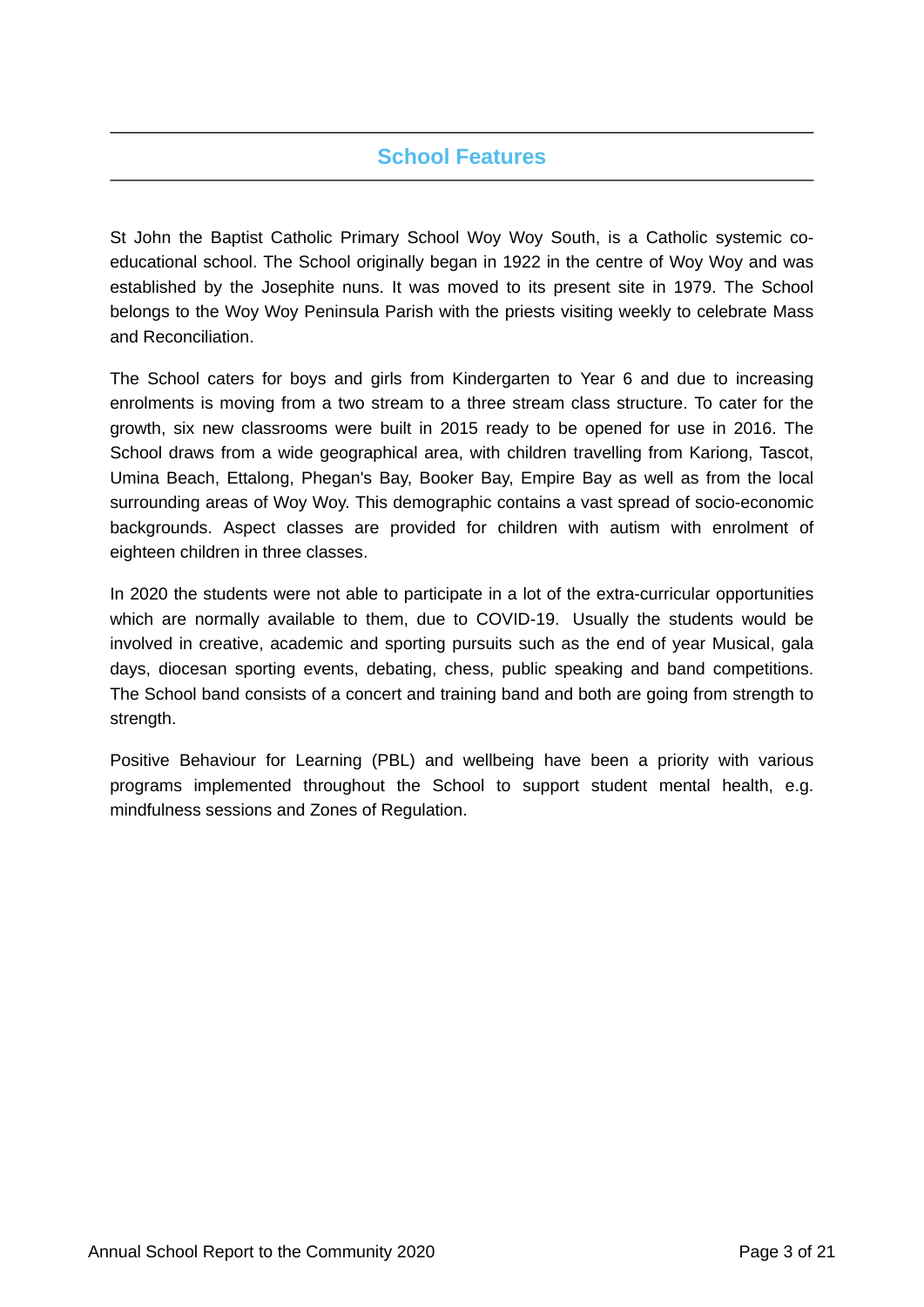## **Student Profile**

## **Student Enrolment**

Students attending the School come from a variety of backgrounds and nationalities. The following information describes the student profile for 2020. Additional information can be found on the [My School website.](https://www.myschool.edu.au/)

| <b>Girls</b> | <b>Boys</b> | LBOTE*         | <b>Total Students</b> |
|--------------|-------------|----------------|-----------------------|
| 258          | 238         | <b>75</b><br>- | 496                   |

\* Language Background Other than English

### **Enrolment Policy**

The School follows the [Enrolment Policy for Diocesan Systemic Schools.](https://www.csodbb.catholic.edu.au/about/Policies) The policy encourages the local Catholic community, under the leadership of the parish priest and principal, to look upon the time of enrolment as a potential occasion for ongoing evangelisation. The policy calls upon parents to examine their present faith commitments, to develop their role as prime educators of their children in faith and to immerse themselves in the communal, liturgical, ministerial and service dimensions of the parish. Copies of this policy and other policies in this Report may be obtained from the [CSBB website](https://www.csodbb.catholic.edu.au/about/Policies) or by contacting CSBB.

### **Student Attendance Rates**

The average student attendance rate for the School in 2020 was 92.98%. Attendance rates disaggregated by Year group are shown in the following table.

| Attendance rates by Year group                                     |       |  |                                 |  |  |       |
|--------------------------------------------------------------------|-------|--|---------------------------------|--|--|-------|
| Kindergarten   Year 1   Year 2   Year 3   Year 4   Year 5   Year 6 |       |  |                                 |  |  |       |
| 93.30                                                              | 94.63 |  | $93.63$   93.36   92.90   92.27 |  |  | 90.79 |

### **Managing Student Non-Attendance**

In order for students to reach their full potential it is of paramount importance that they attend school regularly. While it is the parents' legal responsibility under the NSW Education Act (1990) to ensure that their children attend school regularly, our staff as part of their duty of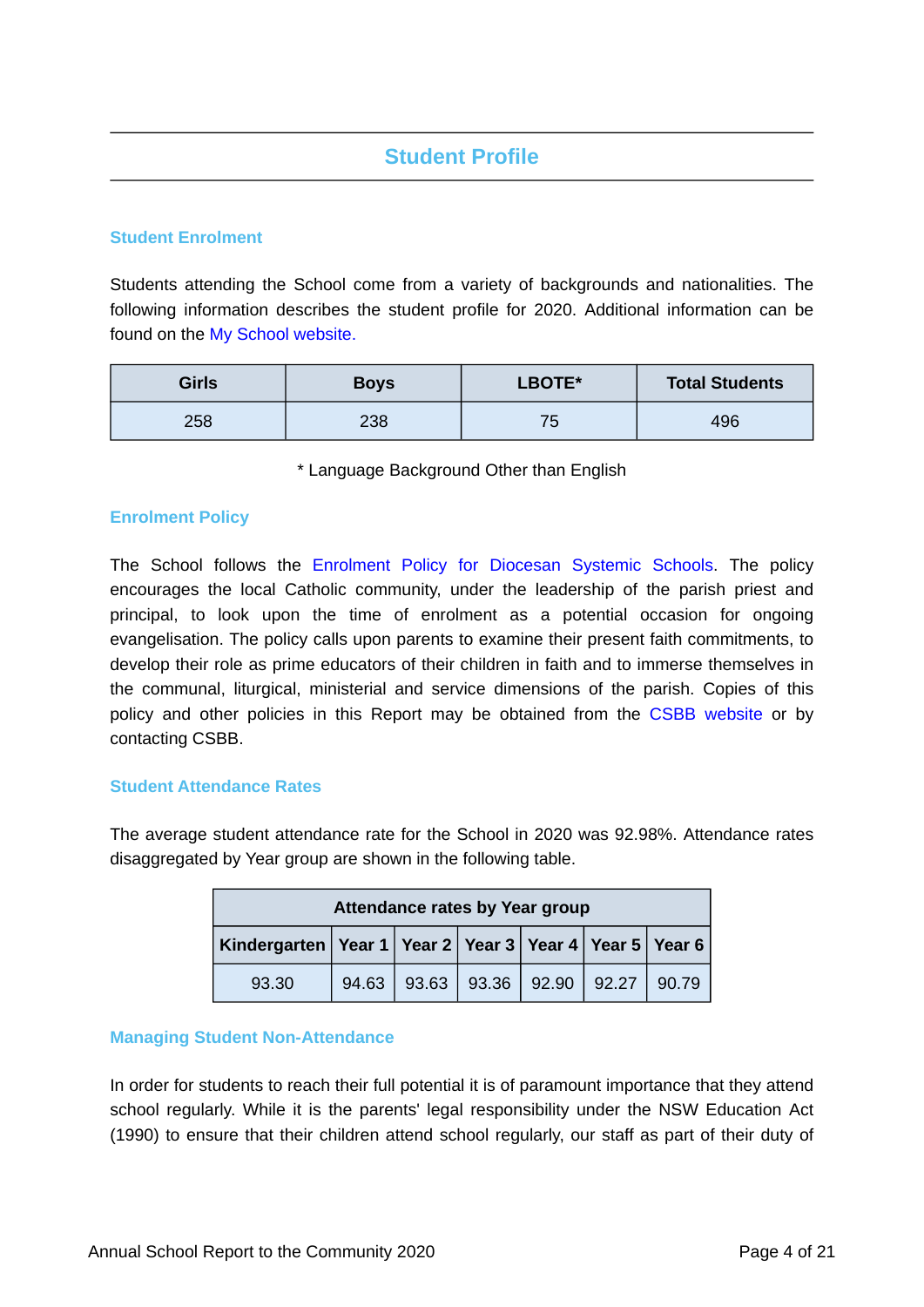care, monitor all absences and work in partnership with parents to support and promote the regular attendance of students. In doing so, the School, under the leadership of the principal:

- provides a caring environment which fosters a sense of wellbeing and belonging in students
- maintains accurate records of student attendance
- implements policies and procedures to monitor student attendance and to address non-attendance issues as and when they arise
- communicates to parents and students, the School's expectations with regard to student attendance and the consequences of not meeting these expectations
- recognises and rewards excellent and improved student attendance.

School attendance records also contain information regarding student absences including reasons for absence and documentation to substantiate reasons for absences. Teachers are required to monitor non-attendance diligently on a student by student basis and to bring to the attention of the Principal immediately any unexplained absences, non-attendance of a chronic nature, or reasons for non-attendance that cause concern. Matters of concern are referred to the Principal, CSBB and the relevant Department of Education officer where appropriate.

Where a student is not able to attend school for a prolonged period of time due to a medical condition or illness, the School in collaboration with parents, provides resources to contribute to the student's continuum of learning where possible. CSBB monitors each School's compliance with student attendance and management of non-attendance as part of the system's School Review and Development (SRD) processes. The School's attendance monitoring procedures are based on the Procedures for the Management of Student Attendance in the Broken Bay Diocesan Schools System (password required).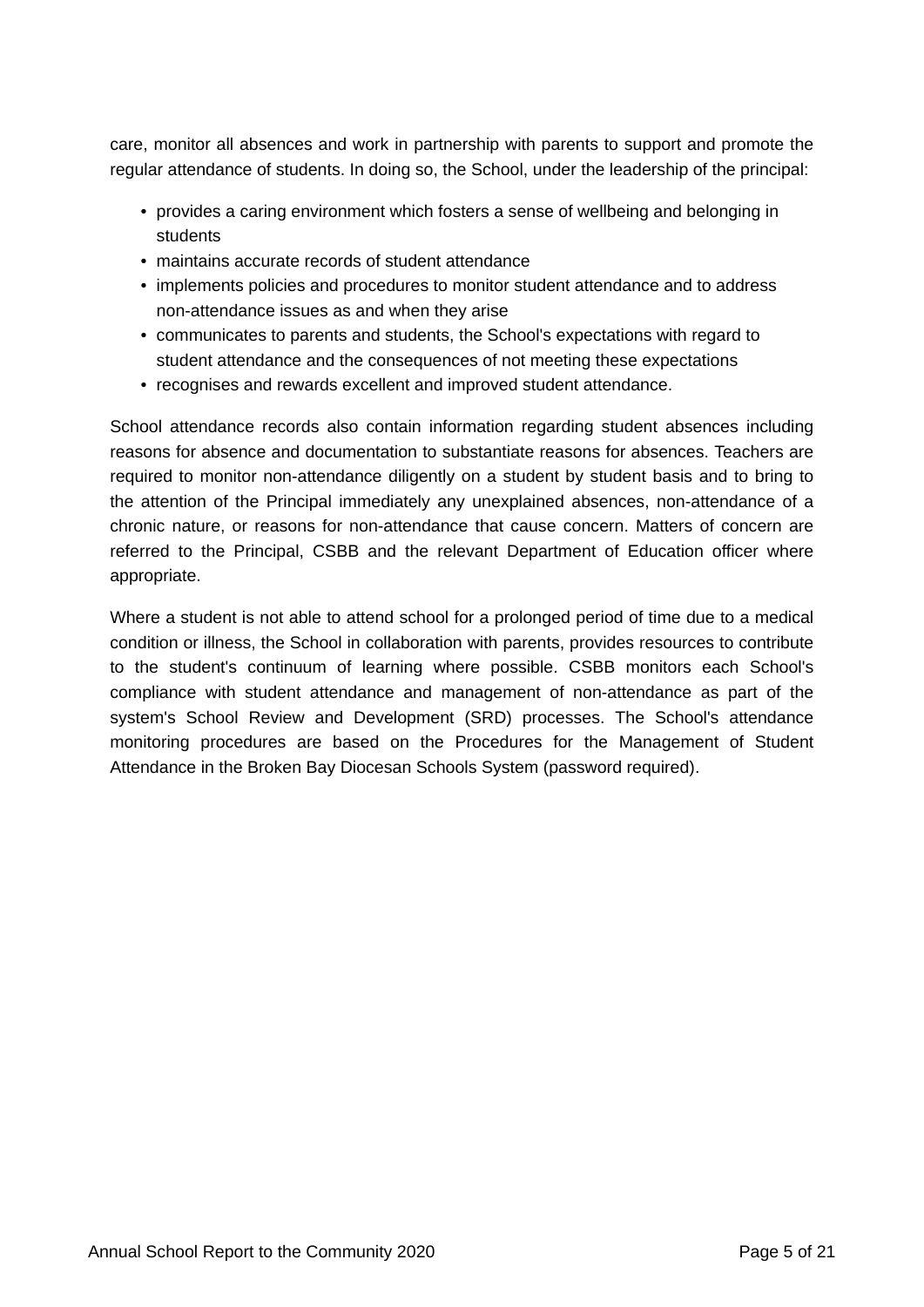## **Staffing Profile**

## **Staffing Profile**

The following information describes the staffing profile for 2020:

| Total number of staff              |    |
|------------------------------------|----|
| Number of full time teaching staff | 22 |
| Number of part time teaching staff | 11 |
| Number of non-teaching staff       |    |

## **Total number of teaching staff by NESA category**

All teachers employed by the School are qualified to teach in NSW. Additionally, all teachers at this School who are responsible for delivering the curriculum are accredited with NESA. Effective from October 2007, the minimum qualification for a teacher in a systemic school in the Diocese of Broken Bay is a four year teaching degree.

Teachers at this School are either accredited as conditional, provisional or proficient as defined by the NSW Teacher Accreditation Act 2004. Accreditation at the levels of Highly Accomplished and Lead teacher are voluntary. The number of teachers within the Diocesan Schools System (systemic schools) at these levels is as follows:

- Proficient: 1294 teachers
- Provisional: 105 teachers
- Conditional: 1 teacher

Additionally, there are approximately 25 teachers who are currently actively engaged in the submission process at the higher levels of accreditation. Teacher status at individual schools can be sourced directly from the School.

### **Professional Learning**

The ongoing professional learning (PL) of each staff member is highly valued. PL can take many forms including whole school staff days, subject specific in-services, meetings and conferences and a range of programs provided by CSBB. The School takes responsibility for planning, implementing, evaluating and tracking staff PL. Individual staff members take responsibility for their ongoing PL. All teachers have been involved in PL opportunities during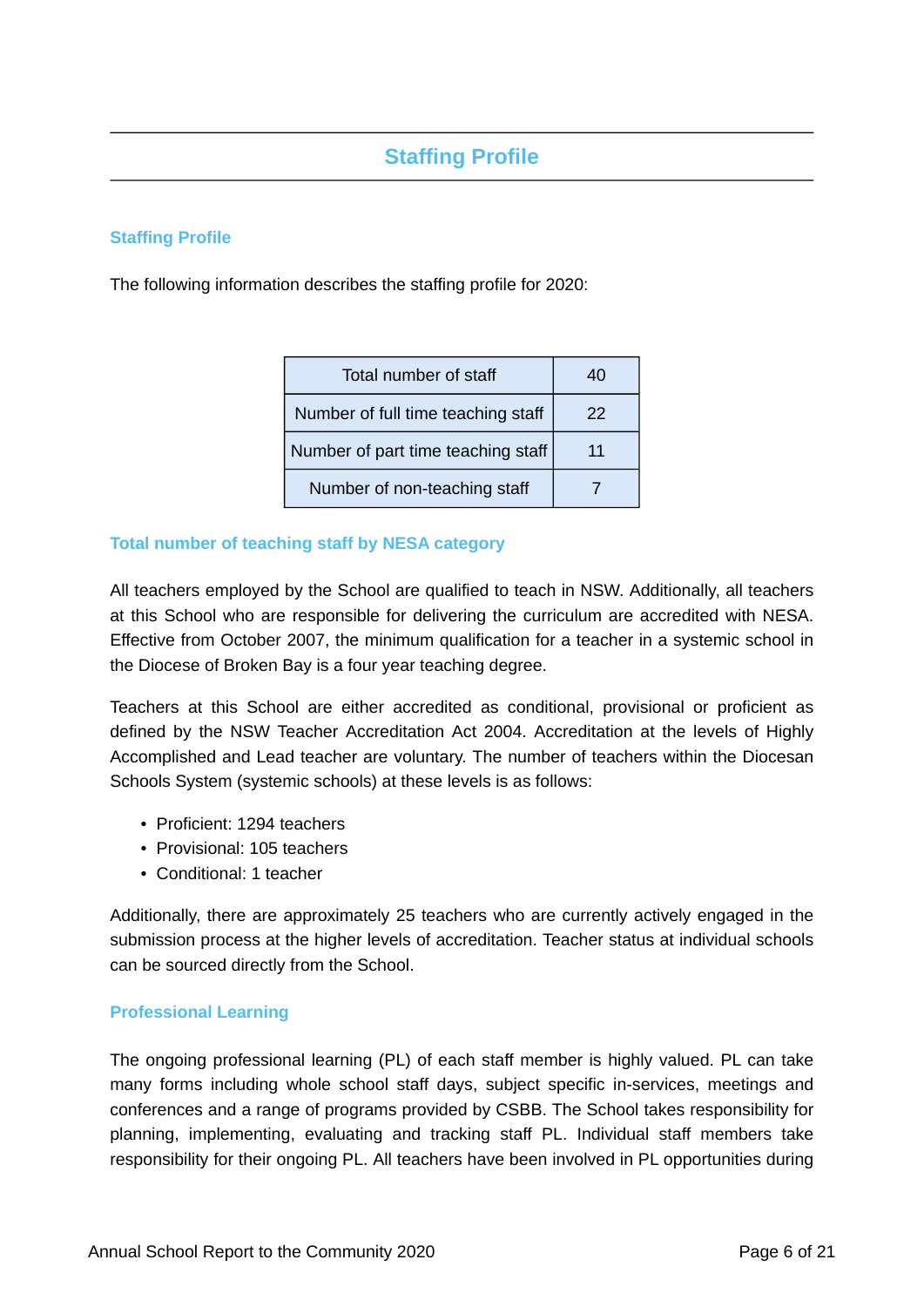the year related to improving student outcomes. The following table provides specific information relating to the focus of three of these staff development days.

## **Summary of professional learning at this school**

The ongoing professional development of each staff member is highly valued. Professional learning (PL) can take many forms including whole school staff days, subject specific inservices, meetings and conferences and a range of professional learning programs provided by the CSO. The School takes responsibility for planning, implementing, evaluating and tracking staff professional learning. Individual staff members take responsibility for their ongoing professional development. All teachers have been involved in professional learning opportunities during the year related to improving student outcomes. The following table provides specific information relating to the focus of three of these staff development days.

Day 1: ICLT Integration Across the Curriculum: develop teachers' knowledgebase and confidence with integrating ICLT into teaching and learning, focusing particularly on Google Suite, Apple and Microsoft products.

Day 2: Know Your Impact: understand the impact of teaching on student achievement and learning growth in Maths by reflecting on and analysing their 2019 results from PAT-M and MAI's.

Day 3: Exploring Creative Writing: explore ways for teachers to develop student confidence, participation and engagement in the writing process becoming creative and engaging writers for purpose and audience.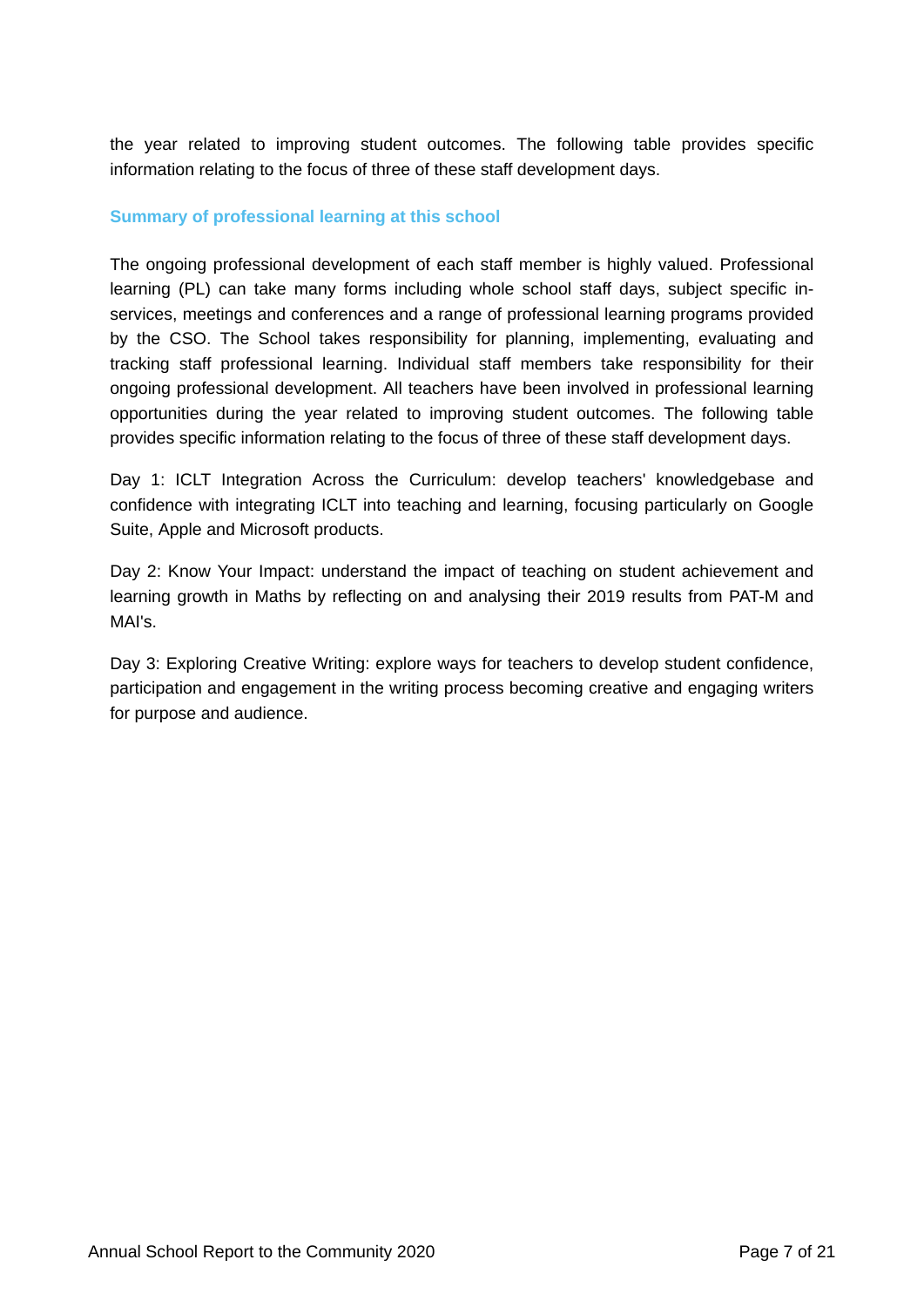## **Catholic Identity and Mission**

As a Catholic community, the School shares in the mission of the local Church. The [Diocesan](https://www.csodbb.catholic.edu.au/mission/Catholic-Life) [Mission Statement](https://www.csodbb.catholic.edu.au/mission/Catholic-Life) is our statement of shared common purpose: "The Diocese of Broken Bay exists to evangelise, to proclaim the Good News of Jesus Christ, gathered as friends in the Lord and sent out to be missionary disciples."

In partnership with parents as the first faith educators of their children and the local parish community, the School seeks to educate and form young people in the Catholic faith. The School provides formal Religious Education as well as retreats, spirituality days and social justice opportunities in which students are invited to serve others, especially the poor and those who are marginalised.

The School's Religious Education (RE) program is based on the [Broken Bay K-12 Religious](https://www.csodbb.catholic.edu.au/mission/Religious-Education) [Education Curriculum](https://www.csodbb.catholic.edu.au/mission/Religious-Education) and aims to provide students with meaningful, engaging and challenging learning experiences that explores the rich diversity of the Catholic faith and ways in which we live it.

Faith formation opportunities are provided for students, staff, parents and caregivers. Students regularly celebrate Mass and pray together. Students are invited to participate in age appropriate sacramental and missionary activities aimed at living out their mission as disciples of Jesus.

The School has a strong religious dimension and endeavours to present quality education as an expression of the Catholic worldview. Opportunities to apply this worldview to all aspects of life both within and beyond the School are continually being sought and manifest in, for example, teaching programs and in school policies. Children are exposed to a rich variety of liturgical experiences and have daily exposure to Gospel values through all Key Learning Areas (KLAs) and in interactions with staff and parents.

Each term a liturgical calendar reflects the involvement of children in whole school Masses, liturgical celebrations and special feast days. Feast days and special seasons are celebrated through Masses and Liturgies. Children in Years 3 to 6 celebrate Reconciliation once a term and all classes are exposed to Exposition of the Blessed Sacrament each term. Usually the sacraments of Reconciliation, Confirmation and Eucharist are received by children from Years 2 to 6, however this year due to COVID-19 there were no sacramental programs.

During 2020, children and staff have been enriched by a variety of prayer experiences. Each Tuesday afternoon staff gather to participate in community prayer. Each class has prayer during the day at regular intervals, both formally and informally, and have prayer tables that display the colours and symbols of the liturgical seasons throughout the church year. The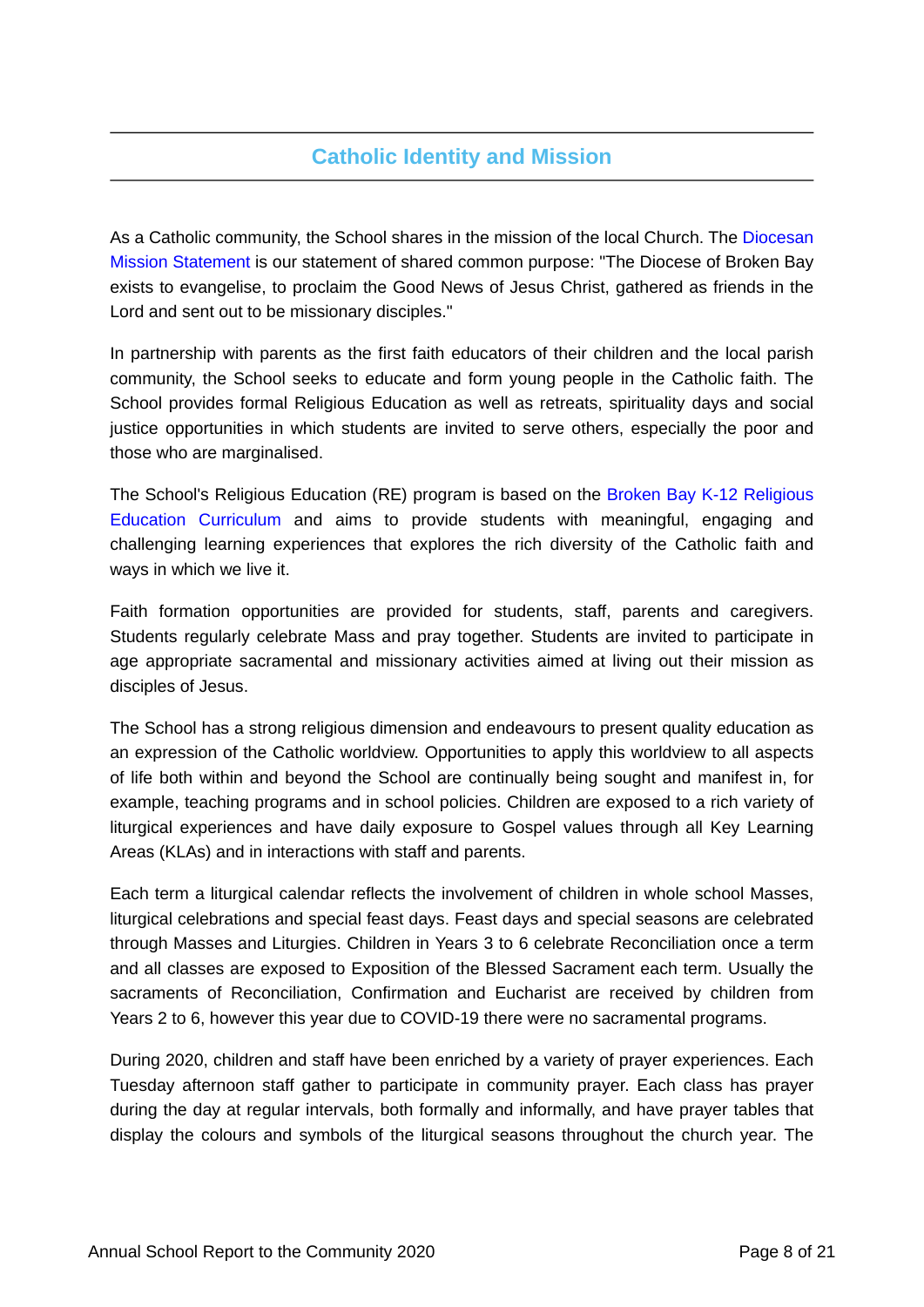School supported the local St Vincent de Paul chapter at Christmas time by collecting donations of toys for parish hampers.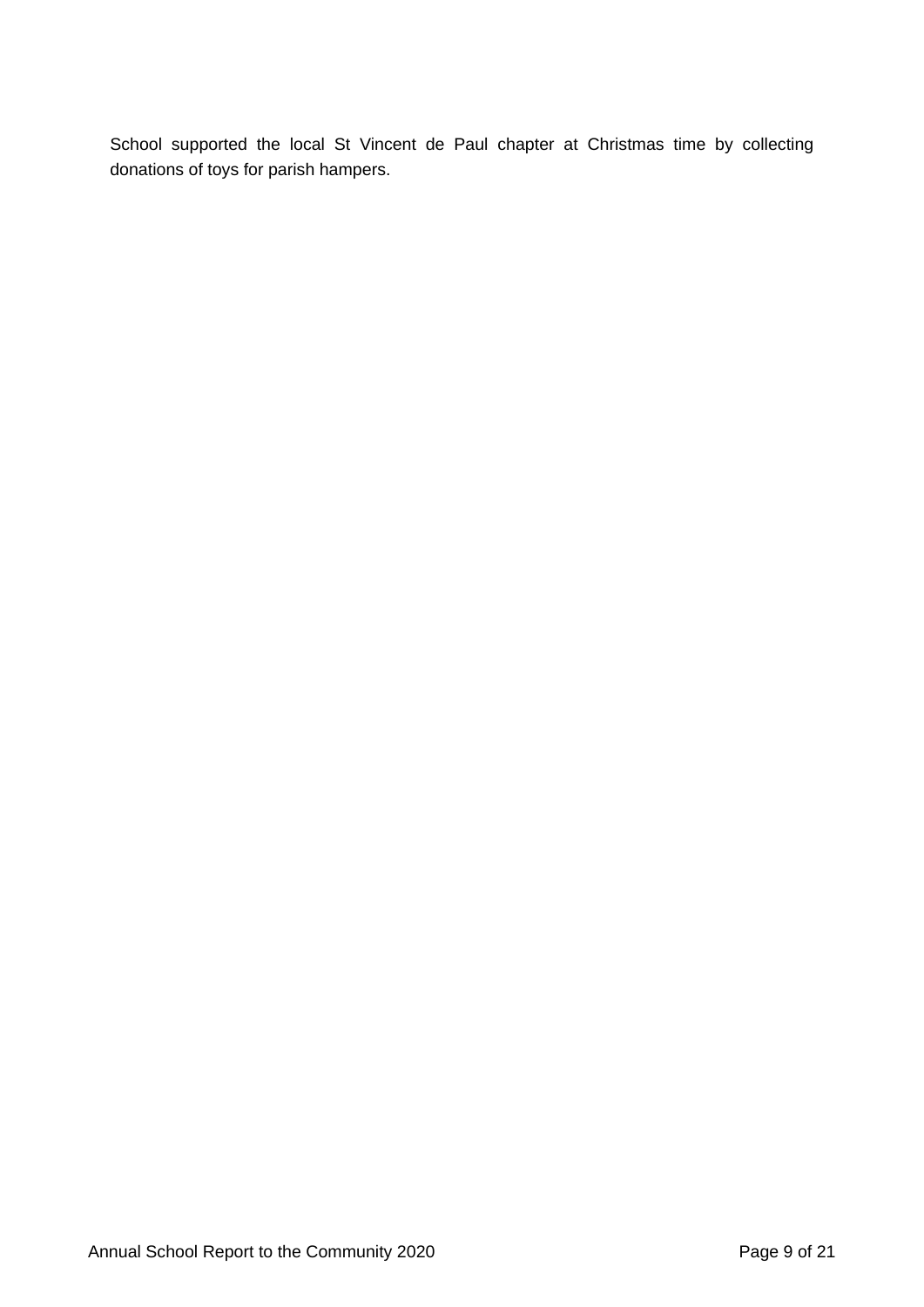## **Curriculum, Learning and Teaching**

The School provides an educational program based on, and taught in accordance with the NSW Education Standards Authority (NESA) syllabuses for primary education. The Key Learning Areas (KLAs) are English, Mathematics, Science and Technology (S&T), Human Society and its Environment (HSIE), Creative Arts (CA) and Personal Development, Health and Physical Education (PDHPE). In addition to this, the School implements the Diocesan Religious Education syllabus. Staff members are committed to continuous improvement of teaching and learning in all facets of the curriculum.

The teaching staff believes it is important that they have consistent practice across the English and Mathematics blocks so that students know and understand learning expectations and routines. Extensive professional learning (PL) for staff has been an integral part of this process. The School Leadership Team continues to collaboratively and actively lead PL. Curriculum initiatives have provided opportunities for teachers to work together to reflect, discuss, plan, implement and evaluate pedagogical approaches to the teaching of English and Mathematics (incorporating both literacy and numeracy experiences) that maximise children's learning.

For the last five years teachers have worked towards high quality practice in English based on evidence-based best practice; similarly for the last six years teachers have worked towards greater precision in the teaching of Mathematics. This journey has been aided by support from the Catholic Schools Office (CSO) with embedding programs such as Extending Mathematical Understanding (EMU), Best Start and Improving Literacy and Numeracy National Partnerships (ILNNP), Encouraging Persistence and Maintaining Challenge (EPMC) and in the provision of much needed funding respectively. Considerable resourcing by way of releasing teachers, organising CSO personnel to work with and support teachers, and purchasing teaching resources has greatly assisted this journey. Though 2020 was marked by the absence of this PL and the subsequent resourcing, the prior year's learnings continued to have an impact on teaching and learning.

To understand a student's point of need, and consequently inform teaching, data gathering and analysis has been a focus with purposeful use of the Teacher Inquiry and Knowledge Building Cycle (Timperley 2008). All teachers conduct a Mathematical Assessment Interview (MAI) with their students at the beginning of the year to identify their mathematical understanding in number, and hence their point of need. This informs the grouping of students and subsequent instructional decisions. Similarly Running Records are taken at the beginning of the year to analyse reading ability for areas of strength and need. Reading levels are then tracked each term which is the catalyst for further professional dialogue. This dialogue assists teachers in sharing reading strategies and programs.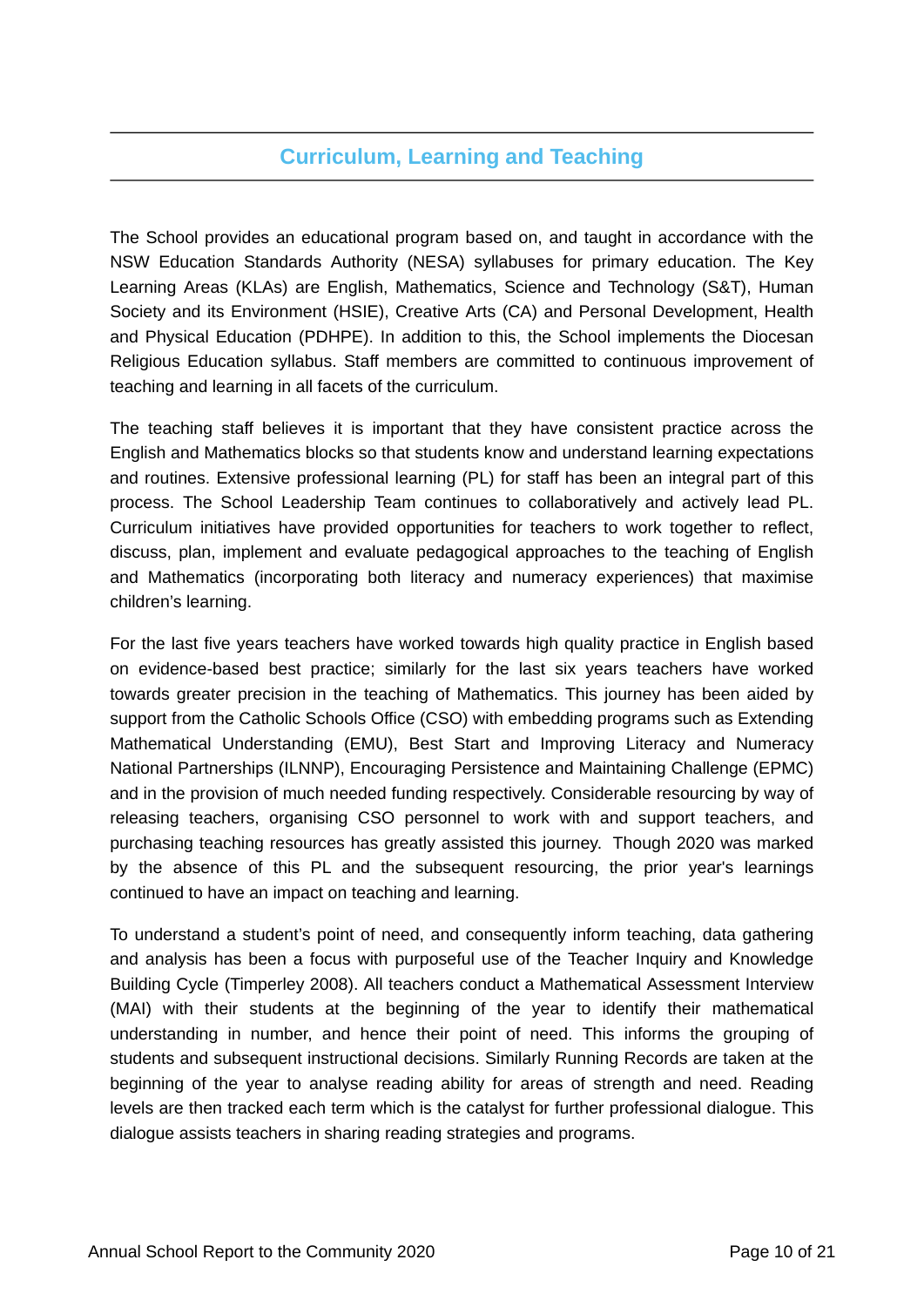Throughout 2020, due to COVID-19, both teachers and students became a lot more confident in using technology to enhance their learning. Throughout HBL, technology was the main method of delivery for teaching and learning relying heavily on rapid upskilling in this area. This new knowledge and the associated skills remained in use after HBL, which continued to encourage engagement in 21st century learning.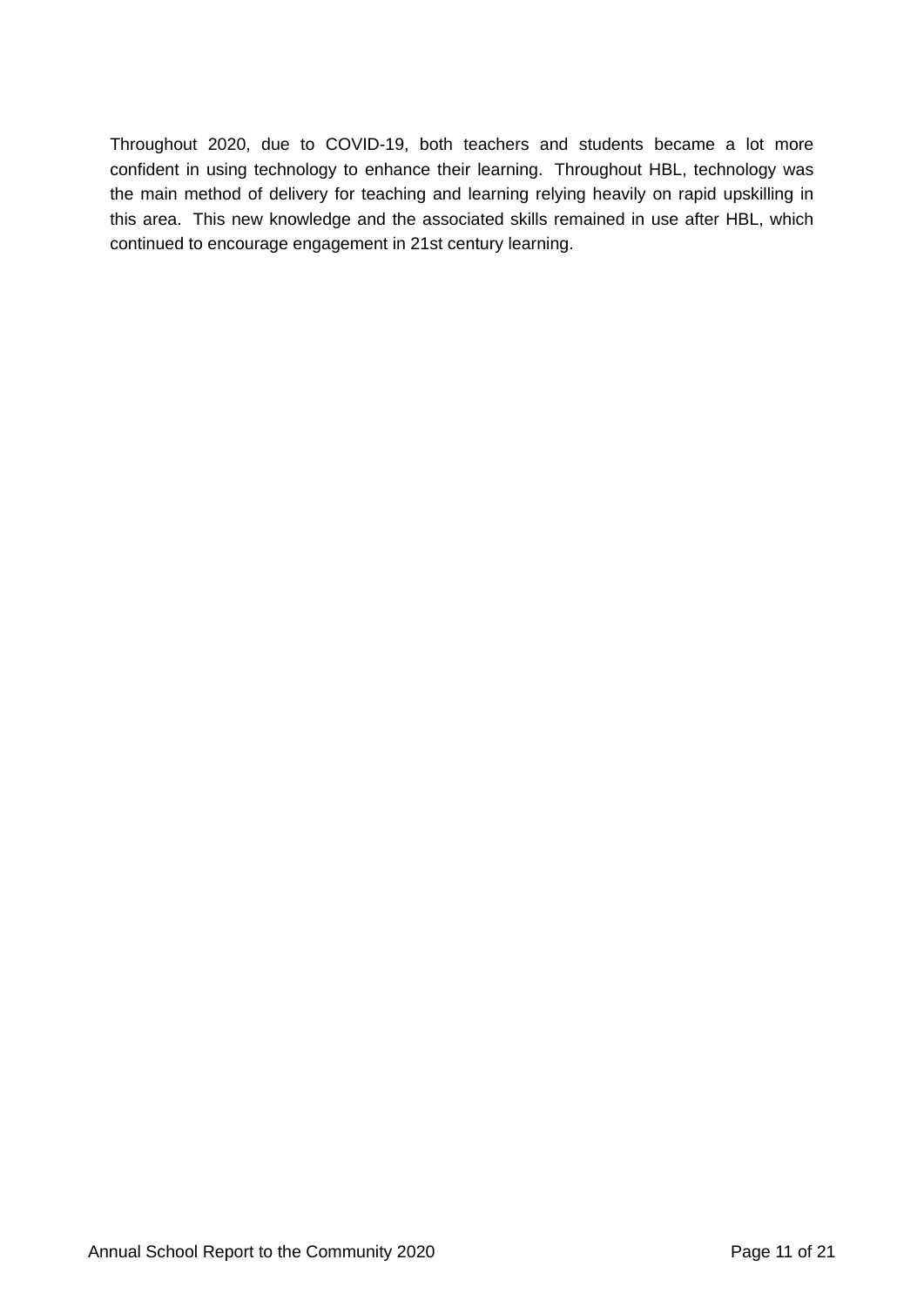## **Student Performance in Tests and Examinations**

The National Assessment Program Literacy and Numeracy (NAPLAN) is an annual assessment for students in Years 3, 5, 7 and 9. NAPLAN assessment results provide valuable information about student achievements in literacy and numeracy. An analysis of these results assists the School's planning and is used to support teaching and learning programs.

Due to the impact of Covid-19 this year, the Education Ministers agreed that NAPLAN would not proceed in 2020. This decision was taken to assist school leaders, teachers and support staff to focus on the wellbeing of students and continuity of education, including potential online and remote learning.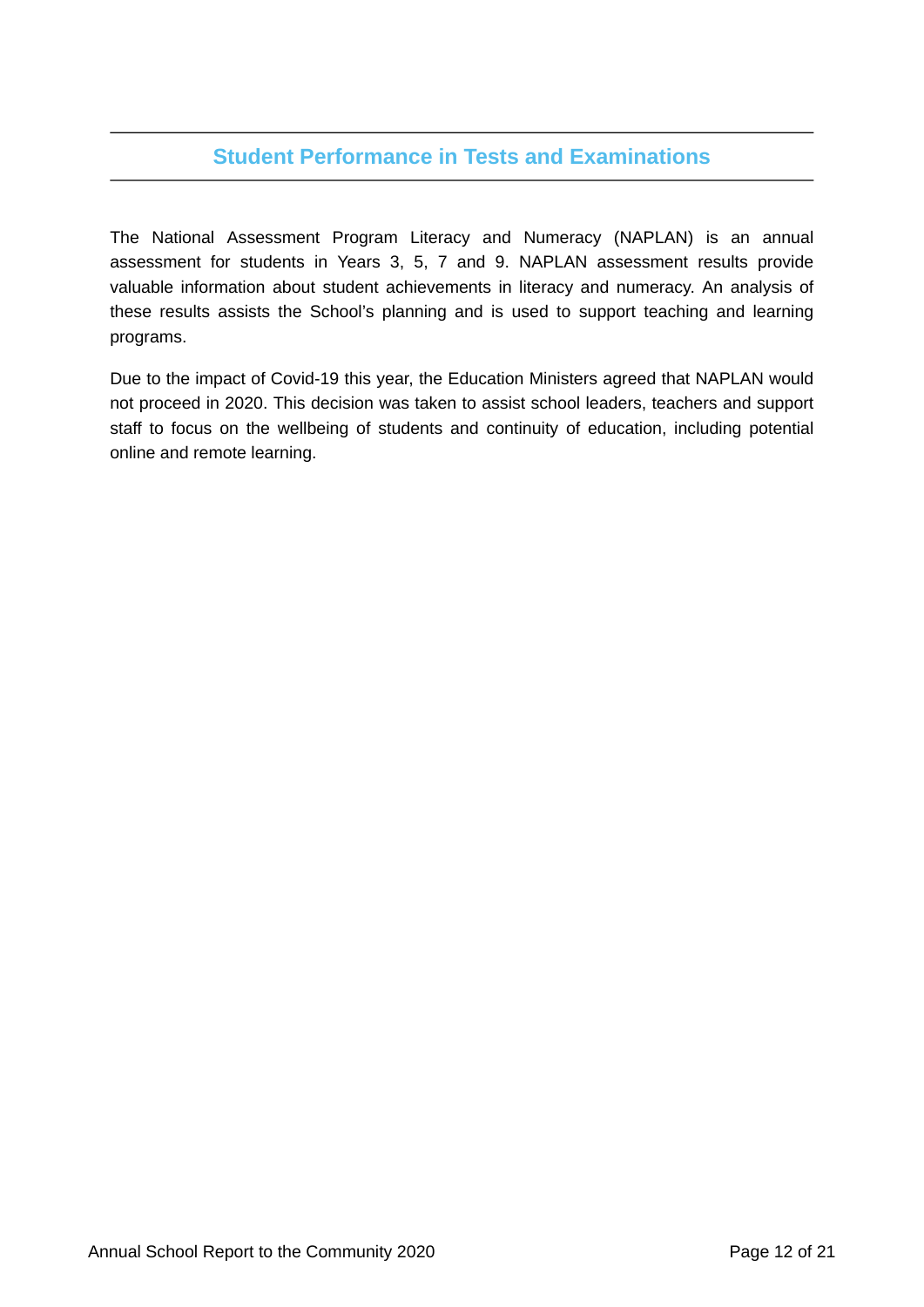## **Pastoral Care Policy**

The School's pastoral care and student wellbeing policies guidelines and procedures are informed by the [Pastoral Care Policy for Diocesan Systemic Schools.](https://www.csodbb.catholic.edu.au/about/Policies) This policy is underpinned by the guiding principles from the National Safe Schools Framework (2013) (NSSF) that represent fundamental beliefs about safe, supportive and respectful school communities. These guiding principles emphasise the importance of student safety and wellbeing as a prerequisite for effective learning in all Catholic school settings. The Pastoral Care and Wellbeing Framework for Learning for the Diocese of Broken Bay Schools System (the Framework') utilises the NSSF ensuring that diocesan systemic schools meet the objectives of the NSSF at the same time as meeting the diocesan vision for pastoral care and wellbeing. Further information about this and other related policies may be obtained from the CSBB website or by contacting CSBB. The policy was revised in 2019 to align with the [Australian Wellbeing Framework \(2018\)](https://studentwellbeinghub.edu.au/educators/framework/) for implementation in 2020.

## **Behaviour Management and Student Discipline Policy**

The School's policies and procedures for the management of student behaviour are aligned to the [Behaviour Support Policy for Diocesan Systemic Schools.](https://www.csodbb.catholic.edu.au/about/Policies) Policies operate within a context that all members of the school community share responsibility to foster, encourage and promote positive behaviour and respectful relationships. The policy aims to promote a safe and supportive learning environment to maximise teaching and learning time for all students. It supports the development of students' pro-social behaviour based on respectful relationships and clear behavioural expectations. The dignity and responsibility of each person is promoted at all times along with positive student behaviours while ensuing the respect for the rights of all students and staff. Further information about this and other related policies may be obtained from the CSBB website or by contacting CSBB. There were no changes made to this policy in 2020.

## **Anti-Bullying Policy**

The School's Anti-Bullying guidelines and procedures are based on and informed by the [Anti-](https://www.csodbb.catholic.edu.au/about/Policies)[Bullying Policy for Diocesan Systemic Schools](https://www.csodbb.catholic.edu.au/about/Policies) and is aligned to the Pastoral Care Policy for Diocesan Systemic Schools and other related wellbeing policies and guidelines. All students, their families and employees within Catholic education have a right to a learning and work environment that is free from intimidation, humiliation and hurt. Anti-Bullying policies support school communities to prevent, reduce and respond to bullying. Further information about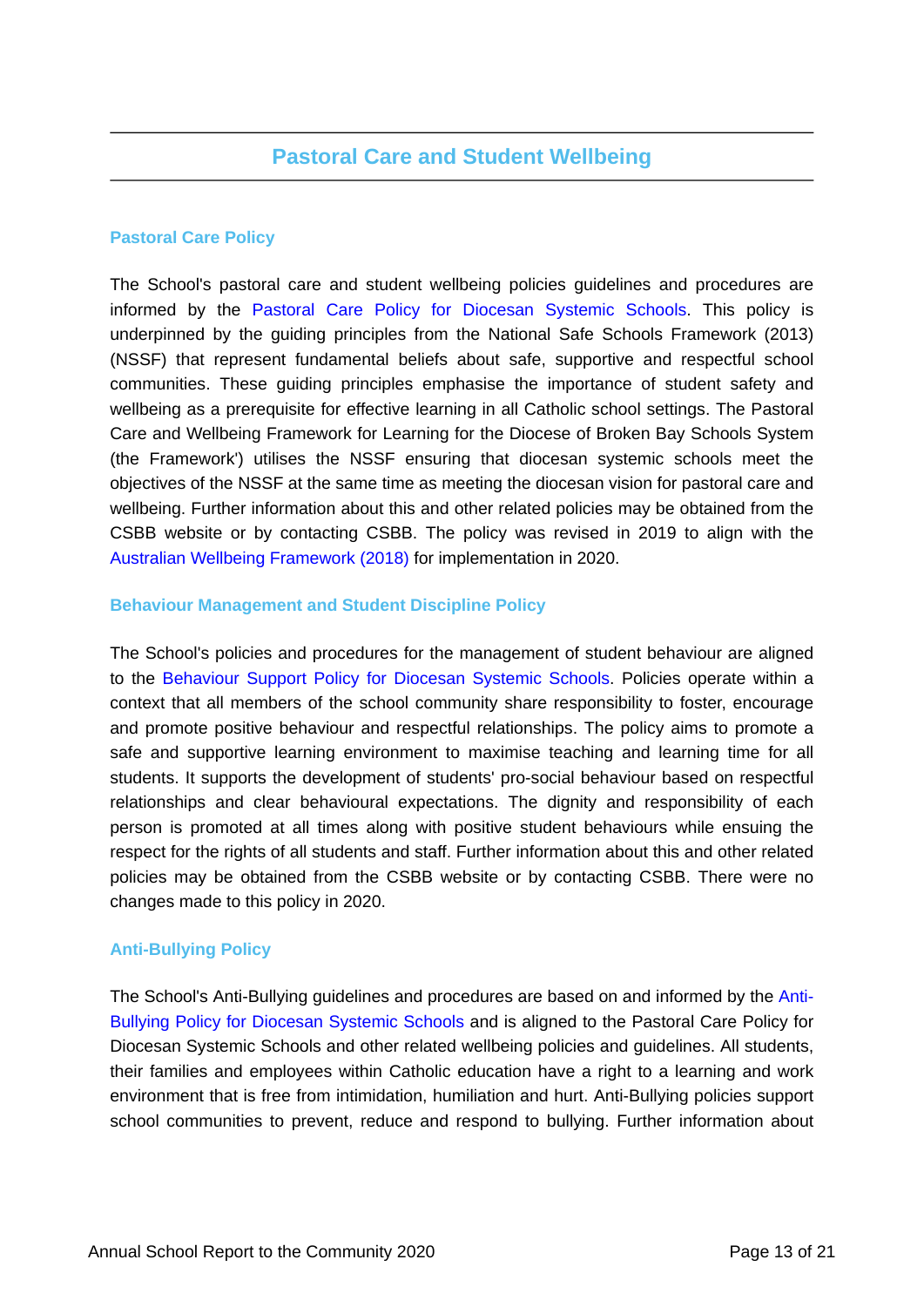this and other related policies may be obtained from the [CSBB website](https://www.csodbb.catholic.edu.au/about/Overview) or by contacting CSBB. There were no changes made to this policy in 2020.

## **Complaints Handling Policy**

The School follows the [Complaints Handling Policy and Procedures for Diocesan Systemic](https://www.csodbb.catholic.edu.au/about/Policies) [Schools.](https://www.csodbb.catholic.edu.au/about/Policies) A distinctive feature of this policy is to ensure that complaints are addressed in a timely and confidential manner at the lowest appropriate management level in order to prevent minor problems or concerns from escalating. The expectation is that complaints will be brought forward and resolved in a respectful manner, recognising the dignity of each person concerned in the process. The policy recognises that a number of more minor or simple matters can be resolved without recourse to the formal complaint handling process but rather, quickly and simply, by discussion between the appropriate people. Further information about this and other related policies may be obtained from the [CSBB website](https://www.csodbb.catholic.edu.au/about/Policies) or by contacting CSBB. There were no changes made to this policy in 2020.

### **Initiatives promoting respect and responsibility**

To ensure a consistent and positive approach to behaviour management the School has in place Positive Behaviour for Learning (PBL) and Zones of Regulation, which are initiatives that address behavioural, social and emotional learning. These initiatives specifically address and teach the rule, "At St John the Baptist we are respectful, responsible learners". Children are guided to understand the meaning of this rule in order to act appropriately both within the school and within the community. Understanding the Zones assists students in identifying their emotional state and to choose the correct tools to help manage their emotions and selfcalm.

Mindfulness sessions with a trained facilitator each term assist children to learn and practice these self-calming techniques. Mindfulness can calm the mind and focus our attention on the here and now, rather than thinking about the past or worrying about the future.

Students are encouraged to think about and support community service initiatives instigated by the School's Mini Vinnies group. These activities promote empathy and respect for, and a commitment to action, to assist those less fortunate than ourselves.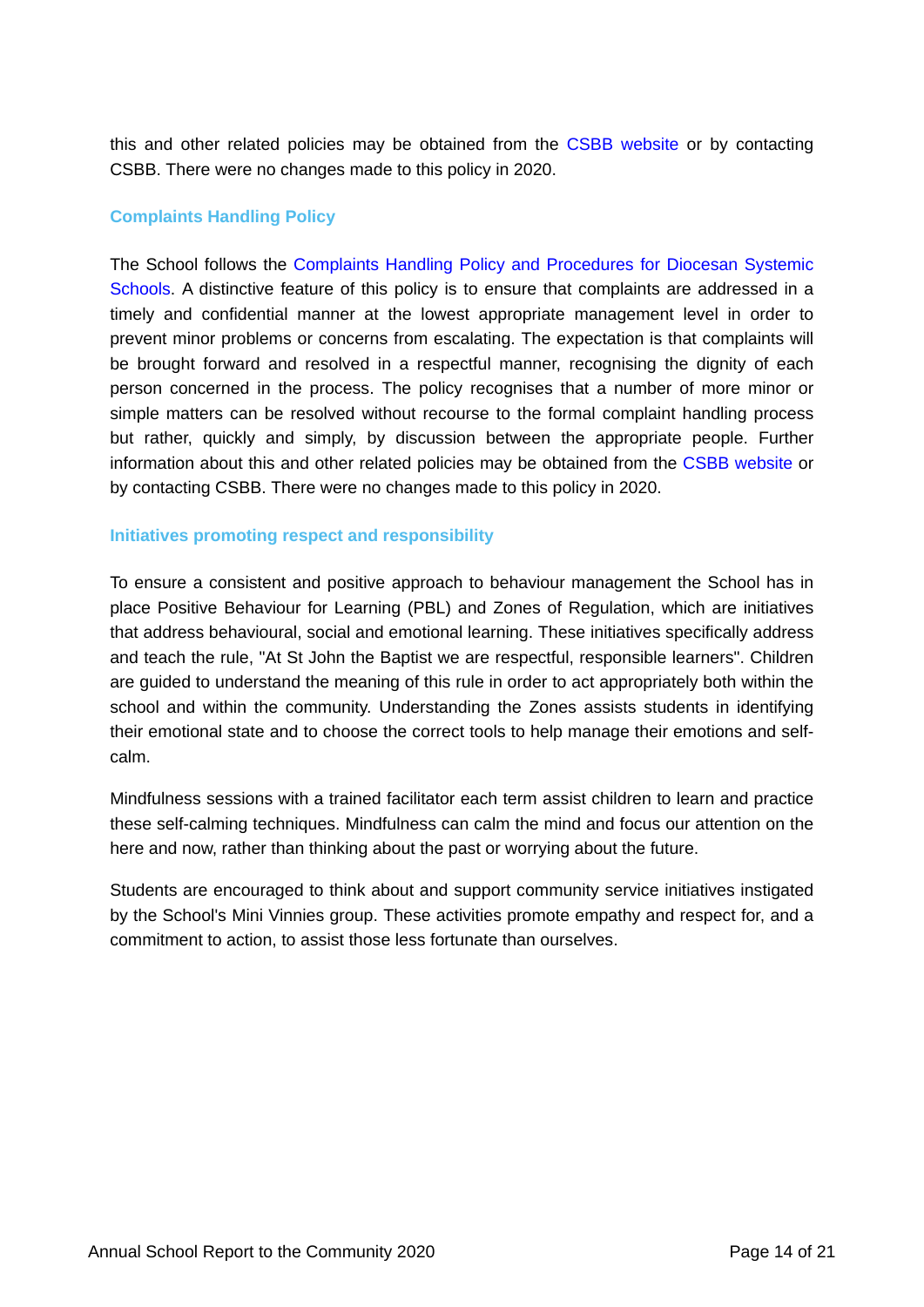## **School Improvement**

Strategic planning ensures a common purpose and agreed values are established. In Broken Bay systemic schools, this common purpose and agreed values along with goals, targets and key improvement strategies are documented in the School Improvement Plan (SIP). This SIP is a three year planning document and is used to record the School's progress in working towards priorities for improvement in three domains: Mission, Pastoral Care, Learning and Teaching. School improvement planning is supported systemically by the Diocesan Leading Learning initiative. This initiative is research based and has been developed in partnership with the University of Auckland. Building on Leading Learning in the Learning and Teaching domain, the Diocesan Learning Principles guide improvement strategies toward high quality contemporary learning.

### **Key Improvements Achieved**

Learning and Teaching: The main focus in 2020 was the urgent and rapid upskilling of teachers and students in the use of ICLT to deliver and manage teaching and learning for Home-Based Learning, as a result of Covid-19. Apart from this extensive achievement by staff and students, the sustained and strategic focus on literacy and numeracy through teachers engaging in coaching cycles in both areas had a positive impact on teaching practice and student achievement in these curriculum areas. Coaches supported grade teachers as they planned and implemented learning for all students ensuring differentiated tasks met all students' needs.

Mission: Due to Covid-19, masses and reconciliation liturgies were mostly absent from 2020. New RE units to consolidate the use of rich and differentiated tasks in RE lessons were implemented. These new units went over a longer period of time to allow scripture to be explored at a much deeper level.

Pastoral Care: As much as possible when appropriate Zones of Regulation and Mindfulness continued across the School to help students explore calming techniques, cognitive strategies, and sensory supports so they have a toolbox of methods to use to move between zones. Mindfulness sessions at the end of the year assisted children to learn and practice these self-calming techniques.

### **Priority Key Improvements for Next Year**

Learning and Teaching: In 2021 the School will resume its strong focus on point of need teaching in the areas of literacy and numeracy by analysing data and deepening teachers' knowledge and understanding of differentiation strategies to meet student needs. Coaching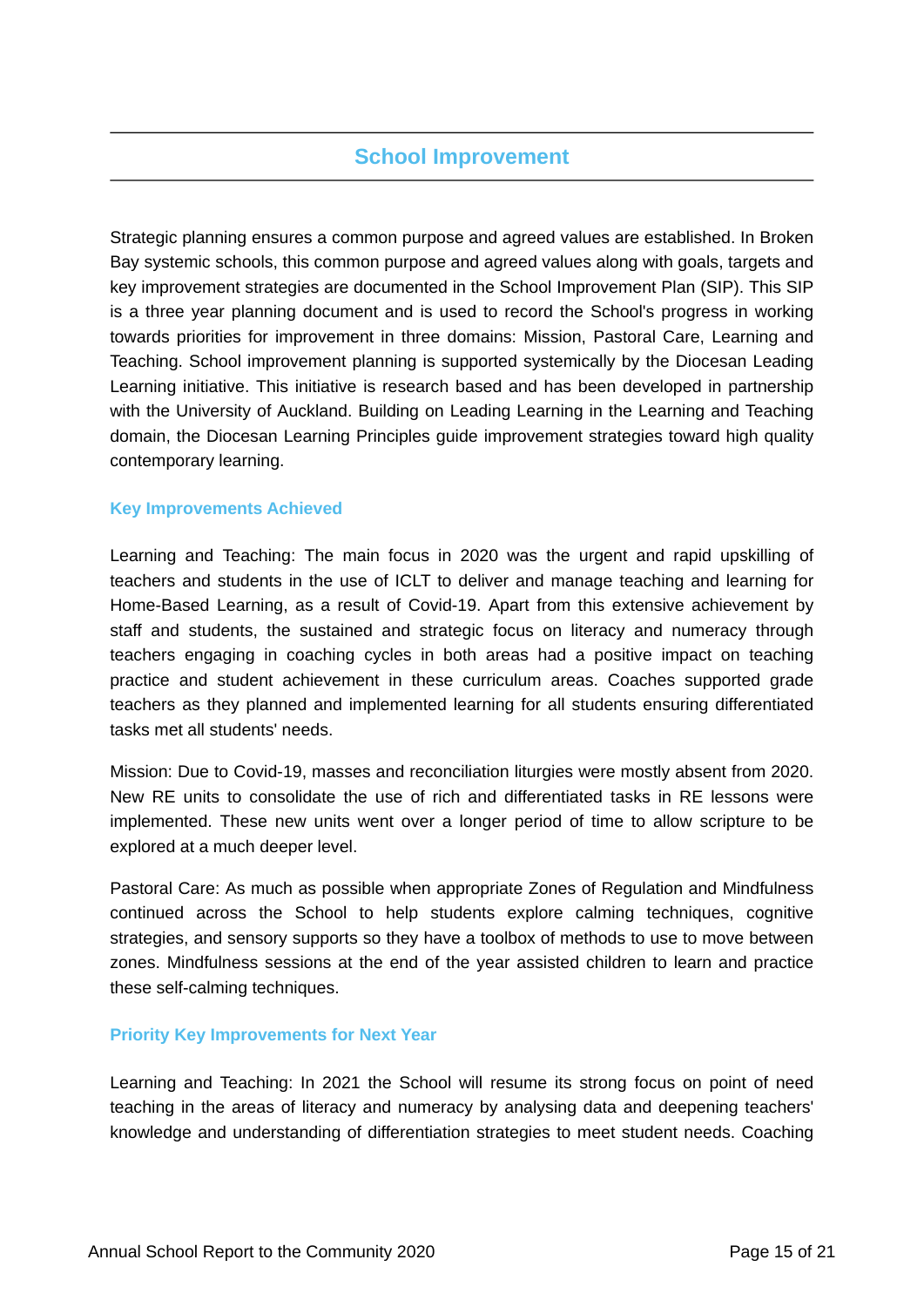cycles will continue to focus on students' learning growth and their "sticking points" on the learning continuum, incorporating specific strategies to target their point of need.

With the purchase of more devices, the authentic integration of ICLT will remain a focus with some classes going 1:1.

Evangelisation and Catechesis: In 2021 the school will develop assessment rubrics against rich student learning tasks, whilst also deepening student knowledge and understanding of scripture.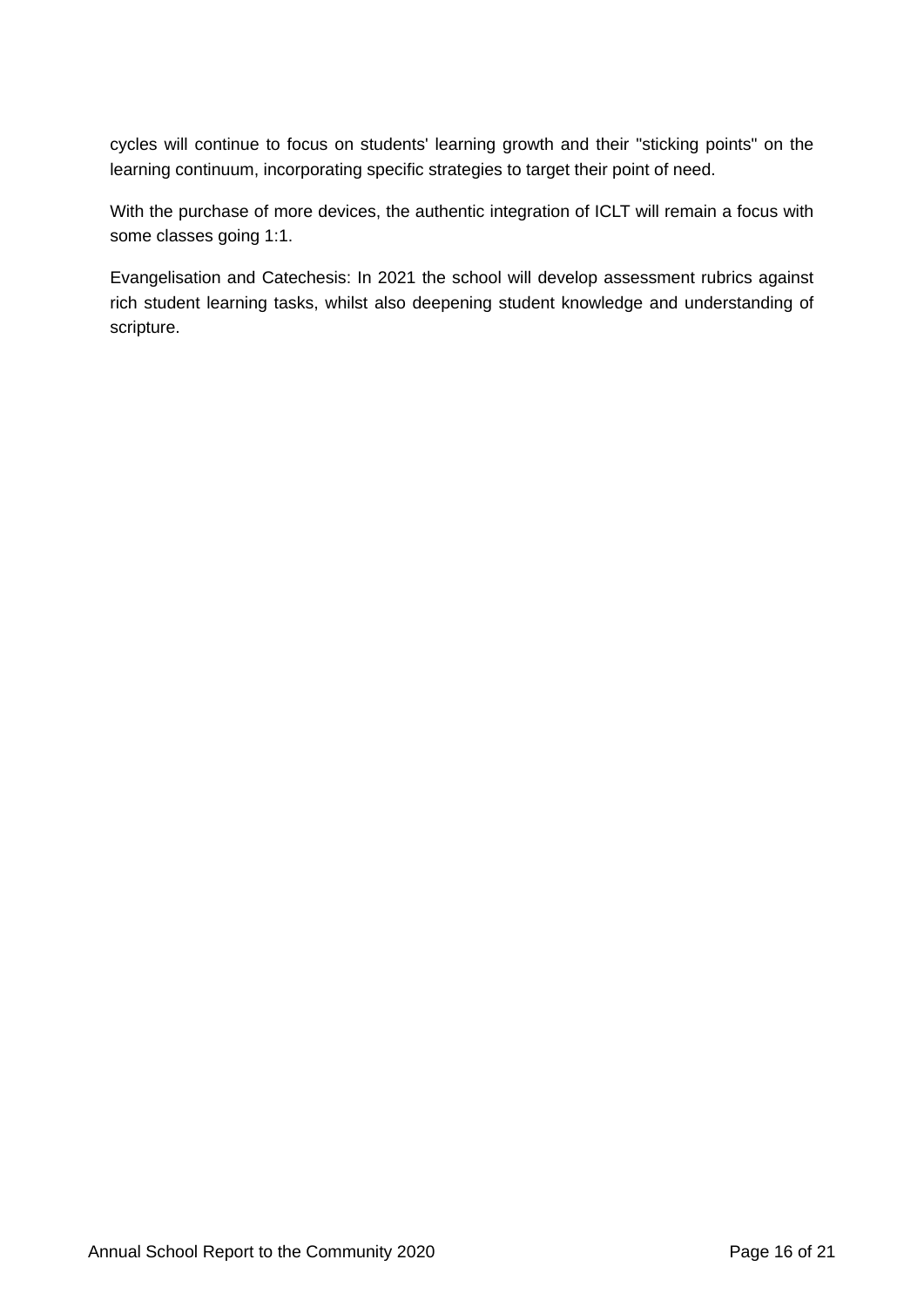## **Community Satisfaction**

The opinions and ideas of parents, students and teachers are valued and sought. Their suggestions are incorporated into planning for and achieving improved outcomes for students. This year, a variety of processes have been used to gain information about the level of satisfaction with the School from parents, students and teachers.

#### **Parent satisfaction**

Parent survey on school satisfaction:

The teachers and staff at SJB have gone above and beyond this year in their roles. They have been doing a fantastic job teaching the children in uncertain times.

The school is open to the parent community. They offer opportunities to engage with the school and church in many ways.

They take concerns seriously and continue to follow up until the problem is resolved.

I can see school as forever striving to be a community that serves through education and faith.

Teachers have done a great job this year coping with the extra demands placed on them to prepare home-based learning. It is amazing to see how they were able to completely change the way they taught and to stay connected to their students.

Principal and AP are happy, friendly and approachable. We love seeing them at drive-through each morning and afternoon.

Drive-through with the principal and other staff is lovely. Large site and good facilities. Bright colourful environment.

### **Student satisfaction**

Student survey on school satisfaction:

I like the library and learning Greek.

Everybody is kind to one another.

The school is friendly, kind and fun.

Comfortable learning areas and you can move around to a place that helps you learn.

There are many opportunities.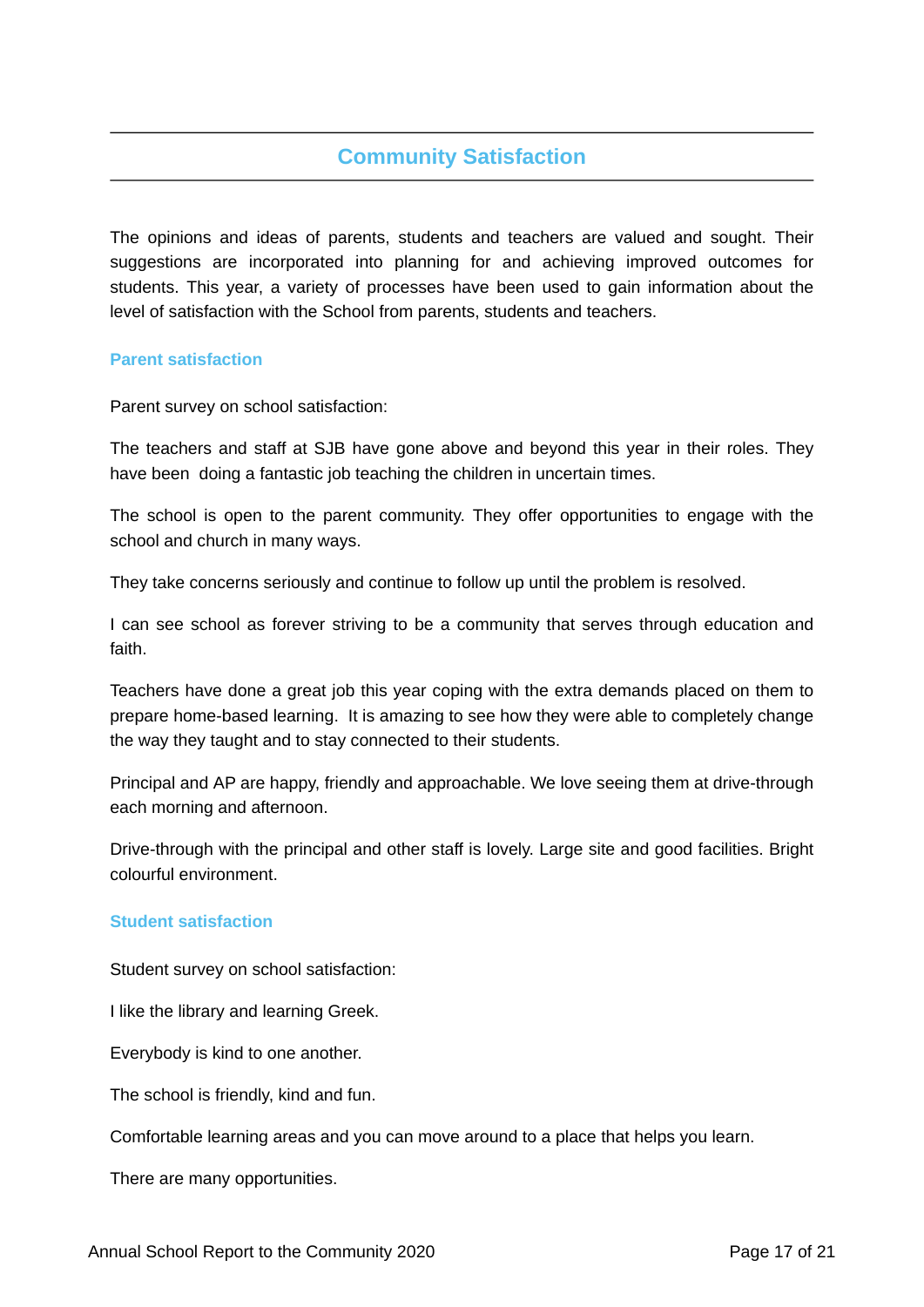I love how the school includes everyone and if there is a problem they make your day better when you're sad.

I find this school's community very understanding and helpful.

I like that there is a big oval and and netball court.

Kind people, neat classrooms and nice teachers.

## **Teacher satisfaction**

Staff survey on school satisfaction:

Support and mentoring to learn new technologies for online learning during Covid-19.

Help from colleagues with online learning.

The opportunity to work from home some days during Covid-19.

The chance to become more confident with using technology for online learning.

Support from the literacy and numeracy coaches with activities for online learning. Positive communication with parents during Covid-19. Professional learning opportunities. Support from colleagues. Increased resources across the school.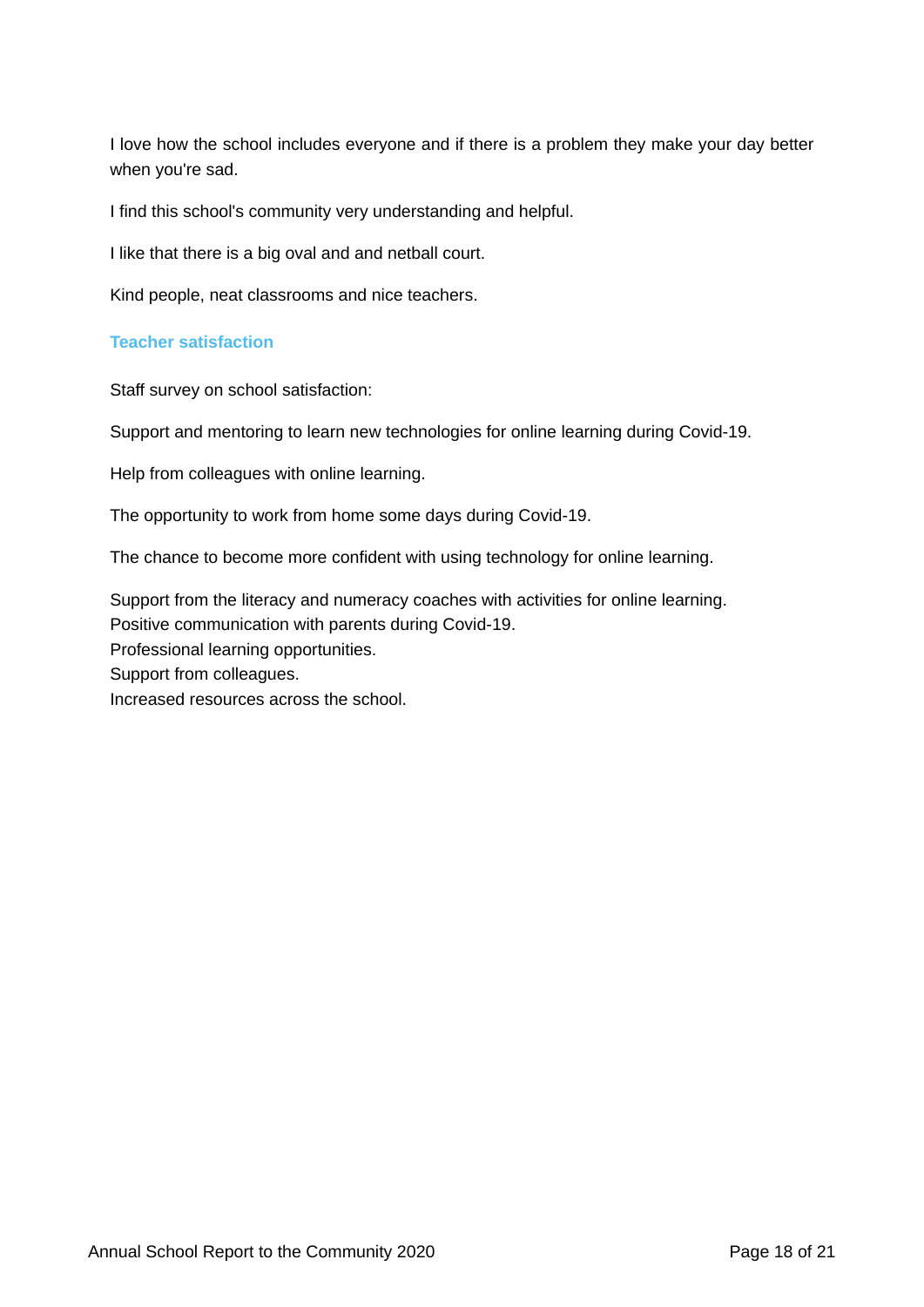## **Financial Statement**

Consistent with the NESA requirements, financial income and expenditure for the School in 2020 is shown below. More detailed financial data is available on the My School website. Diocesan system financial reporting can be found in the Broken Bay Diocese Annual Report.

| <b>Recurrent and Capital Income 2020</b>             |             |  |
|------------------------------------------------------|-------------|--|
| <b>Commonwealth Recurrent</b><br>Grants <sup>1</sup> | \$3,720,824 |  |
| <b>Government Capital</b><br>Grants <sup>2</sup>     | \$0         |  |
| State Recurrent Grants <sup>3</sup>                  | \$1,034,624 |  |
| Fees and Private Income <sup>4</sup>                 | \$1,037,699 |  |
| <b>Interest Subsidy Grants</b>                       | \$0         |  |
| Other Capital Income <sup>5</sup>                    | \$311,751   |  |
| <b>Total Income</b>                                  | \$6,104,898 |  |

| <b>Recurrent and Capital Expenditure</b><br>2020 |             |  |
|--------------------------------------------------|-------------|--|
| Capital Expenditure <sup>6</sup>                 | \$74,560    |  |
| Salaries and Related<br>Expenses <sup>7</sup>    | \$4,650,451 |  |
| Non-Salary Expenses <sup>8</sup>                 | \$1,330,966 |  |
| <b>Total Expenditure</b>                         | \$6,055,977 |  |

### **Notes**

- 1. Commonwealth Recurrent Grants includes recurrent per capita grants and special purpose grants.
- 2. Government Capital Grants includes all capital grants received from the Commonwealth and State Governments.
- 3. State Recurrent Grants includes recurrent grants per capita, special purpose grants and interest subsidy grants.
- 4. Fees and Private Income include Archdiocesan and school based fees, excursions and other private income.
- 5. Other Capital Income includes building levy fees and capital donations used to fund Capital Expenditure.
- 6. Capital Expenditure includes expenditure on School Buildings, and Furniture and Equipment.
- 7. Salaries and Related Expenditure includes all salaries, allowances and related expenses such as superannuation and workers compensation insurance.
- 8. Non-Salary Expenses include all other Non-Salary Recurrent Expenditure covering resources, administration, operational expenses, utilities, repairs and maintenance.